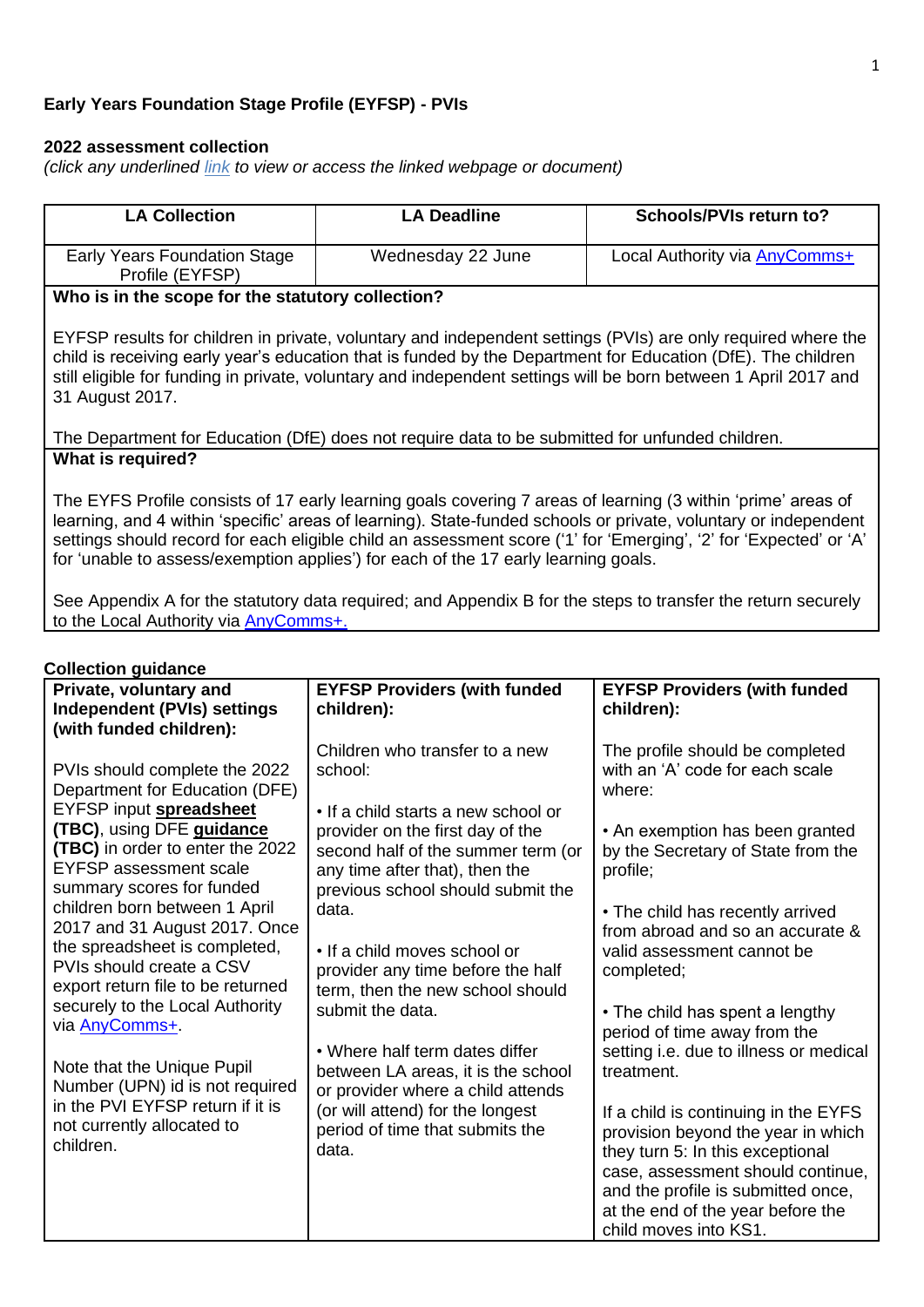### **Additional link(s)**

| <b>Early Years Foundation Stage</b> | Early years foundation stage: |
|-------------------------------------|-------------------------------|
| Profile: 2022 Handbook              | exemplification materials     |

### **Support Contacts**

| <b>Name</b>                           | Role                        | <b>Contact Details</b> |
|---------------------------------------|-----------------------------|------------------------|
| <b>Families Business Intelligence</b> | LA Data Collection helpdesk | Email: edu.performance |
| ēam                                   |                             | @walthamforest.gov.uk  |

## Appendix A: Statutory data required

#### Data required for funded children  $2<sub>1</sub>$

## 2.1. Data required

- local authority number
- establishment number of the school: for local authority maintained schools and nursery schools. This is a 4-digit number.
- early years unique reference number of the school: for all other funded settings, including independent schools and private and voluntary settings. It is a 6-digit number (starting with a 5, 6 or 7) as used for early years census 2022 return.
- academic year: This year will be 2021 to 2022

# 2.2. CTF pupil data

- child's surname
- child's forename
- child's gender
- child's date of birth
- unique pupil number: this is a 13 character identifier
- home postcode

Note: You will be aware of the importance of a child's home postcode for analyses based on designated areas of deprivation. Local authorities must ensure that postcodes are included in the early years foundation stage profile data submitted to the Department for Education for every child, except where there are legal or exceptional reasons why this data is not available (for example, traveller children).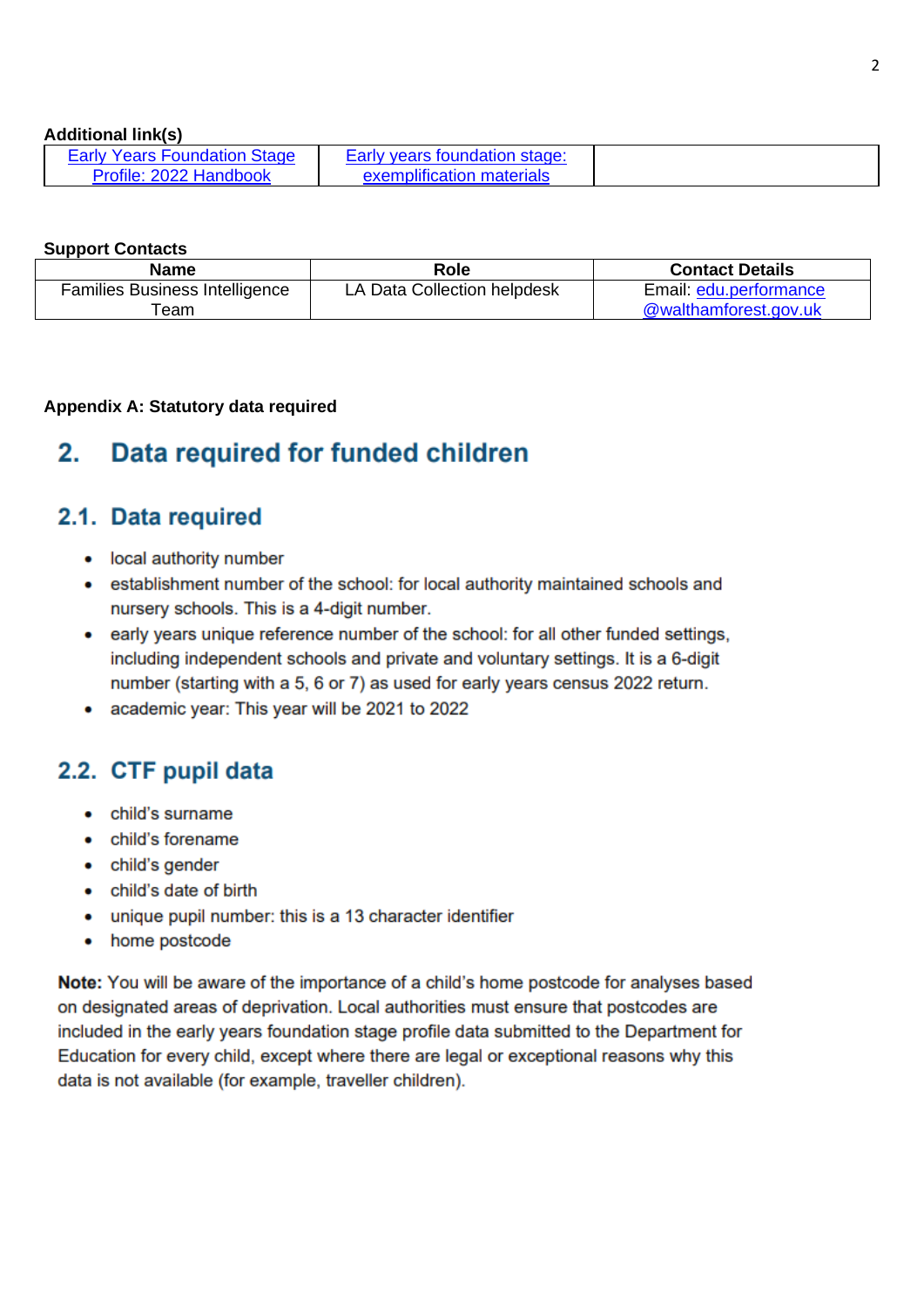# **Appendix A: Statutory data required (continued)**

There are 17 scales covering 7 areas of learning

|                                     | <b>Area of learning</b>                       | <b>Scale</b>                              |                 |
|-------------------------------------|-----------------------------------------------|-------------------------------------------|-----------------|
|                                     | <b>Communication and</b>                      | Listening, attention and<br>understanding | E01             |
|                                     | language                                      | Speaking                                  | E02             |
| Prime                               |                                               | Self-regulation                           | E03             |
| areas<br>of<br>learning             | Personal, social and<br>emotional development | <b>Managing self</b>                      | <b>E04</b>      |
|                                     |                                               | <b>Building relationships</b>             | <b>E05</b>      |
|                                     | Physical development                          | <b>Gross motor skills</b>                 | <b>E06</b>      |
|                                     |                                               | <b>Fine motor skills</b>                  | <b>E07</b>      |
| Specific<br>areas<br>оf<br>learning |                                               | Comprehension                             | <b>E08</b>      |
|                                     | Literacy                                      | Word reading                              | E09             |
|                                     |                                               | Writing                                   | E <sub>10</sub> |
|                                     | <b>Mathematics</b>                            | <b>Number</b>                             | E <sub>11</sub> |
|                                     |                                               | <b>Numerical patterns</b>                 | E12             |
|                                     |                                               | Past and present                          | E <sub>13</sub> |
|                                     | Understanding the world                       | People, culture and communities           | E <sub>14</sub> |
|                                     |                                               | The natural world                         | E <sub>15</sub> |
|                                     | Expressive arts, designing                    | Creating with materials                   | E16             |
|                                     | and making                                    | Being imaginative and expressive          | E17             |

The department requires that the school/setting record an assessment score for each of the 17 early learning goals.

1 for Emerging

2 for Expected

A for unable to assess/exemption applies